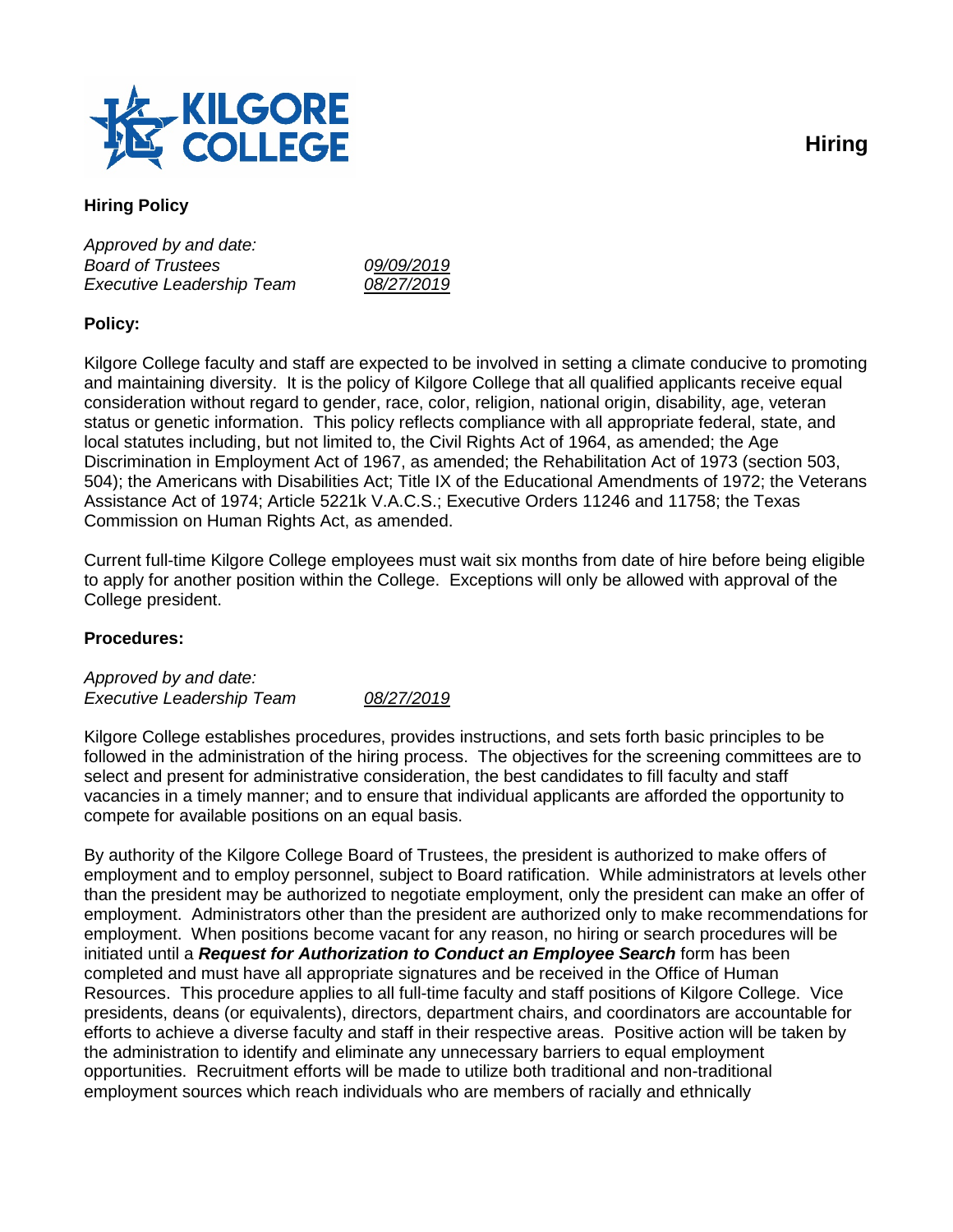underrepresented groups, as well as underrepresented gender groups. In the event of an unexpected faculty or staff vacancy, and when time does not permit a full search to be conducted, the president may approve an interim appointment. The duration of this appointment shall not exceed one year, during which time a search will be conducted. Exceptions to this procedure may be made only with written authorization of the president.

Deans and instructional department leaders are responsible for hiring adjunct instructors who have qualifications which meet or exceed those listed in the Faculty Competence Policy.

### Responsibilities for organizing and conducting searches

### President

It is the responsibility of the president to:

- a. Approve or disapprove all requests to conduct an employment search.
- b. Approve or disapprove all recommendations for hiring.
- c. Issue a written offer of employment to each successful candidate.
- d. Submit each new employee to the Board of Trustees for ratification.

#### Vice Presidents (or equivalents)

It is the responsibility of the vice presidents to:

- a. Approve or disapprove each search before forwarding such requests to the Office of Human Resources and the President's Office.
- b. Approve or disapprove all finalists for employment consideration and submit same to the president for final approval.
- c. Meet with committee should he/she disapprove a finalist.

### Deans or Equivalent Supervisor

It is the responsibility of the deans or equivalent supervisors to:

- a. Complete and submit a *Request for Authorization to Conduct an Employee Search* and the **Position Specification** or updated job description.
- b. Approve the screening committee composition. The committee must, to the maximum extent possible, include a cross section of persons with regard to race, gender, and ethnic origin, and the voting members should have knowledge in the field or other meaningful insights as related to the position.
- c. Receive the screening committee's recommendations and conduct second round interviews, as appropriate.
- d. Make objective recommendation for employment to the appropriate vice president with a copy to the Office of Human Resources.
- e. Ensure that all hiring and employment practices are followed in accordance with Kilgore College procedures.
- f. Notify the successful candidate of the outcome of the search by telephone or delegate that responsibility to HR or appropriate department chair.
- g. Indicate that an official offer of employment can only be extended by the president.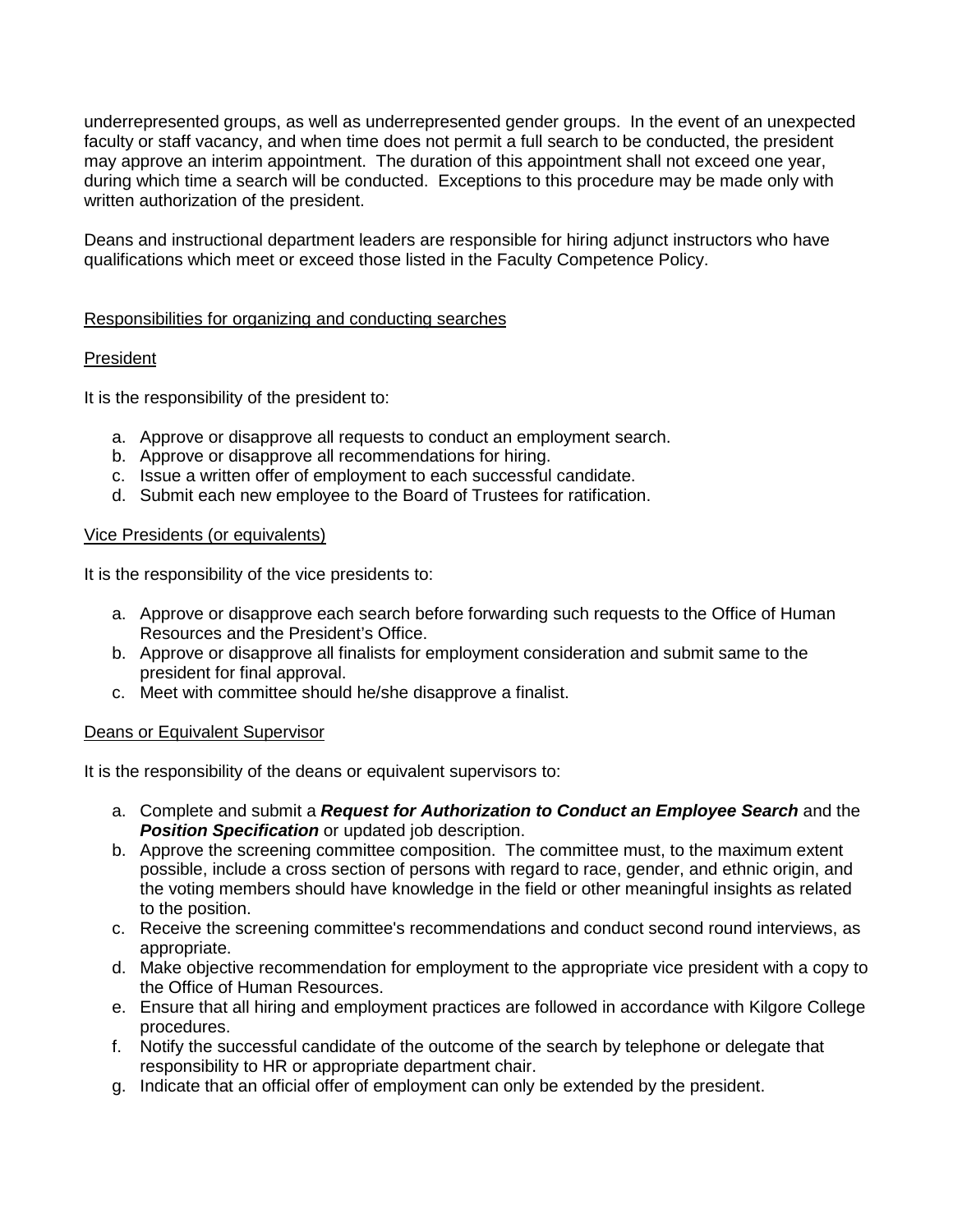h. Assume all of the responsibilities listed below for a department chair if the search is for a program coordinator or department chair level position.

#### Screening Committee Chair

For faculty positions, the department chair, program director, or coordinator typically serves as the chair of the screening committee. For non-faculty positions, the direct supervisor typically fills this role. It is the screening committee chair's responsibility to:

- a. Assist the dean or supervisor in writing the *Kilgore College Job Description* to include qualifications and responsibilities of the position. (Note: If the search is to fill an existing position, the chair will check with Human Resources to see if a job description already exists and if so, an update to the current job description can be used.)
- b. Initiate the hiring process by assisting the dean or equivalent supervisor in completing a *Request for Authorization to Conduct an Employee Search* form.
- c. Recommend to the dean a three to five member screening committee, after conferring with the Director of Human Resources. The committee must, to the maximum extent possible, include a cross section of persons with regard to race, gender, and ethnic origin, and the voting members should have knowledge in the field.
- d. Meet with the screening committee to emphasize compliance with the procedures and to give the committee its charge, including the target date for completion of the search, as well as any other specific instructions.
- e. Receive applications from the Office of Human Resources and duplicate and distribute, as appropriate, to members of the screening committee.
- f. Work with the screening committee to ensure that all the appropriate steps of this procedure are completed and that a fair and objective hiring recommendation is reached.
- g. Notify the Office of Human Resources of those candidates not selected for an interview so that letters of non-selection may be developed.
- h. Forward a copy of the interview questions to the Office of Human Resources for review prior to the start of interviews.
- i. Forward the *Screening Committee Recommendation* form to HR and the appropriate dean/administrator for consideration.
- j. Forward a copy of the all application materials, a copy of the interview questionnaire, and all *Pre-employment Reference Check* forms to the Office of Human Resources.
- k. Notify by phone those individuals who were interviewed but not selected for employment, expressing gratitude for their interest in Kilgore College.

### Screening Committee

It is the responsibility of the committee to:

- a. Review and understand the hiring procedures.
- b. Maintain confidentiality regarding individuals in the applicant pool, as well as all committee discussions and ratings. Develop a list of essential candidate characteristics (knowledge base, skills, abilities and other qualifications) to be considered in the screening process.
- c. Develop interview questions which will be asked of every candidate. This list of questions must focus only on job related issues and must avoid discriminatory or overly personal subjects.
- d. Screen application materials to determine applicant qualifications based upon job related criteria. Individuals not meeting the "minimum requirements", as listed on the official Kilgore College Job Announcement, should not be considered for employment; thus, they should not be offered an interview.